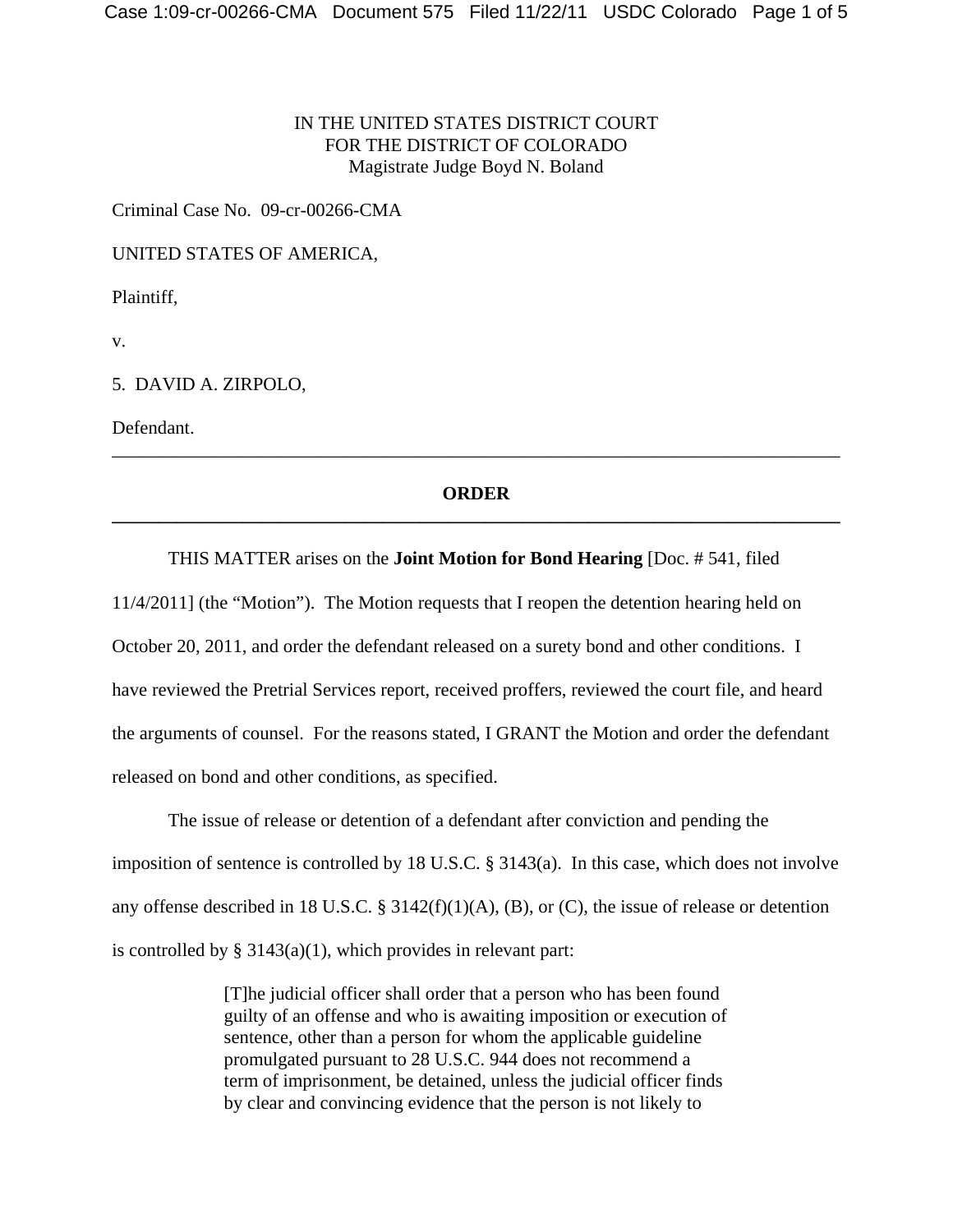flee or pose a danger to the safety of any other person or the community if released under section 3142(b) or (c).

#### 18 U.S.C. § 3143(a)(1).

Thus, pursuant to  $\S 3143(a)(1)$ , a person who has been convicted of an offense must be detained pending sentencing unless the court finds by clear and convincing evidence that the person is not likely to flee or pose a danger to the safety of the community if released. "Postconviction, a defendant no longer has a substantive constitutional right to bail pending sentencing." United States v. Madoff, 2009 WL 728379 \*1 (2d Cir. March 20, 2009). Nor is the defendant entitled to the presumption of innocence. Id. The defendant bears the burden of proving by clear and convincing evidence that he is neither a flight risk nor a danger to the community. See United States v. Khanu, 675 F. Supp. 2d 69, 70 (D.D.C. 2009). In addition:

> Although Congress did not intend to eliminate bail pending appeal . . ., Congress did intend to substantially limit its availability. The Bail Reform Act therefore creates a presumption against bail pending appeal because the conviction is presumed correct and the burden is on the convicted defendant to overcome that presumption.

United States v. Scheur, 626 F. Supp. 2d 611, 615 (E.D. La. 2009)(addressing an analogous section, 18 U.S.C. § 3143(b), which concerns release or detention pending appeal by the defendant).

In this case, a jury returned its verdict on October 20, 2011, finding the defendant guilty of one count of conspiracy to commit wire fraud and mail fraud; ten counts of mail fraud; and two counts of wire fraud.

The defendant, through proffer and argument of counsel, has rebutted the presumption of detention. First, there is no serious argument that the plaintiff poses a danger to the community,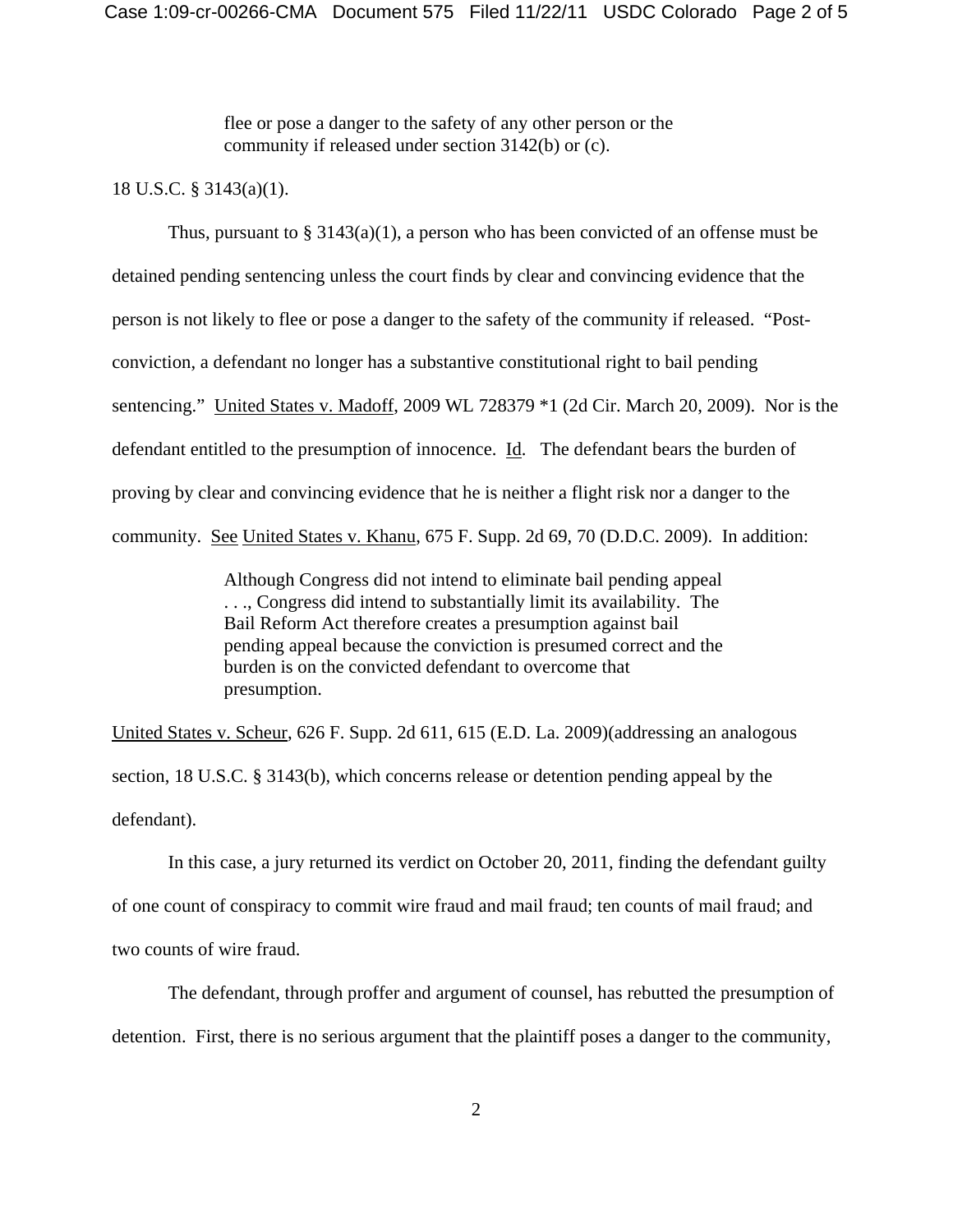and I find clearly and convincingly that he does not pose any such risk.

The sole issue is whether there is a risk that the defendant will flee. That concern is rebutted by the fact that the defendant is a long-time resident of the State of Colorado with substantial ties to the community; he is the Sunday School Superintendent at the Colorado Springs Fellowship Church, which has provided him with substantial financial and emotional support; his life is deeply rooted in the Colorado Springs community; he did not flee pretrial while on a personal recognizance bond, even though he held a valid passport; and he has no substantial criminal history other than the instant case. In addition, the defendant must post a surety bond in the amount of \$40,000.00, guaranteed and co-signed by the defendant and Torri D. Lopez. Finally, the defendant must submit to home detention, submit to location monitoring in a form designated by his supervising officer, and report daily to the supervising officer.

I previously found that the defendant has an incentive to flee based on the length of the potential sentence he faces and an ability to flee. Order of Detention [Doc. # 507] at p. 3. I am persuaded, however, that the defendant's ties to the community, combined with a substantial financial bond and adequate monitoring, clearly and convincingly rebut that risk.

#### IT IS ORDERED:

1. The Motion [Doc. # 541] is GRANTED;

2. The defendant is ordered released from custody pending sentencing on the following conditions. The defendant must:

(a) Not violate any federal, state, or local law while on release;

(b) Advise the court, defense counsel, and the U.S. attorney in writing before changing his address or telephone number;

3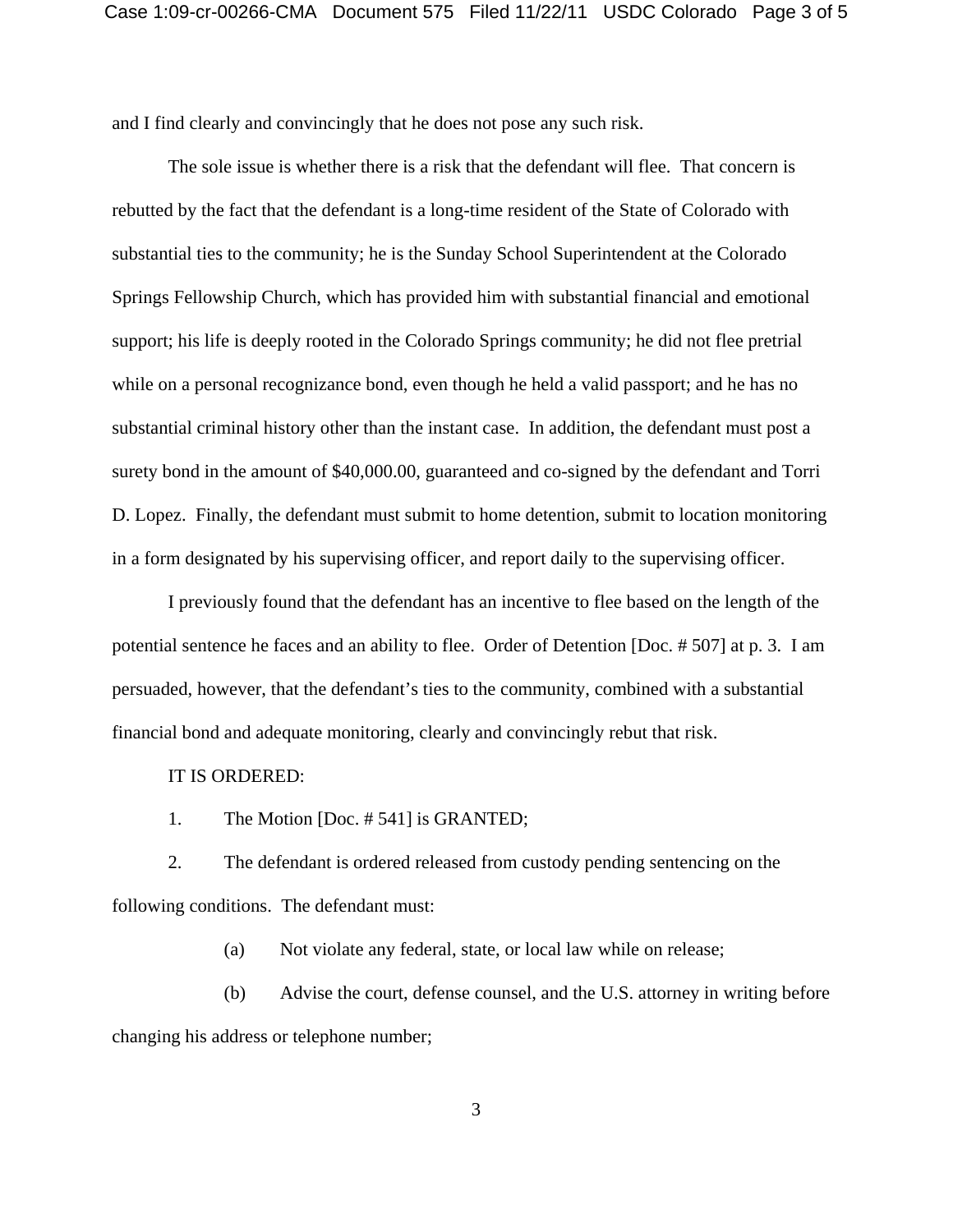(c) Appear in court as required and surrender to serve any sentence imposed;

(d) Report to the supervising officer on a daily basis, as the supervising officer may direct;

(e) Obtain, execute, and maintain a surety bond from a solvent surety, in a form acceptable to the court, in the amount of \$40,000.00. The bond must be guaranteed and cosigned by the defendant and Torri D. Lopez;

(f) Surrender any passport to the Clerk of the Court prior to release and obtain no new passport or other international travel documents;

(g) Not travel outside of the State of Colorado without the prior permission of the court;

(h) Refrain from possessing a firearm, destructive device, or other dangerous weapon;

(i) Submit to home detention. The defendant is restricted to his residence at all times except for religious services, medical treatment, attorney visits, court appearances, court-ordered obligations, or other activities approved in advance by the supervising officer;

(j) Submit to location monitoring as required by the supervising officer and abide by all of the program requirements and instructions provided by the supervising officer related to the proper operation of the technology; and

(k) Not act as an informant for any law enforcement agency without the prior permission of the court.

4